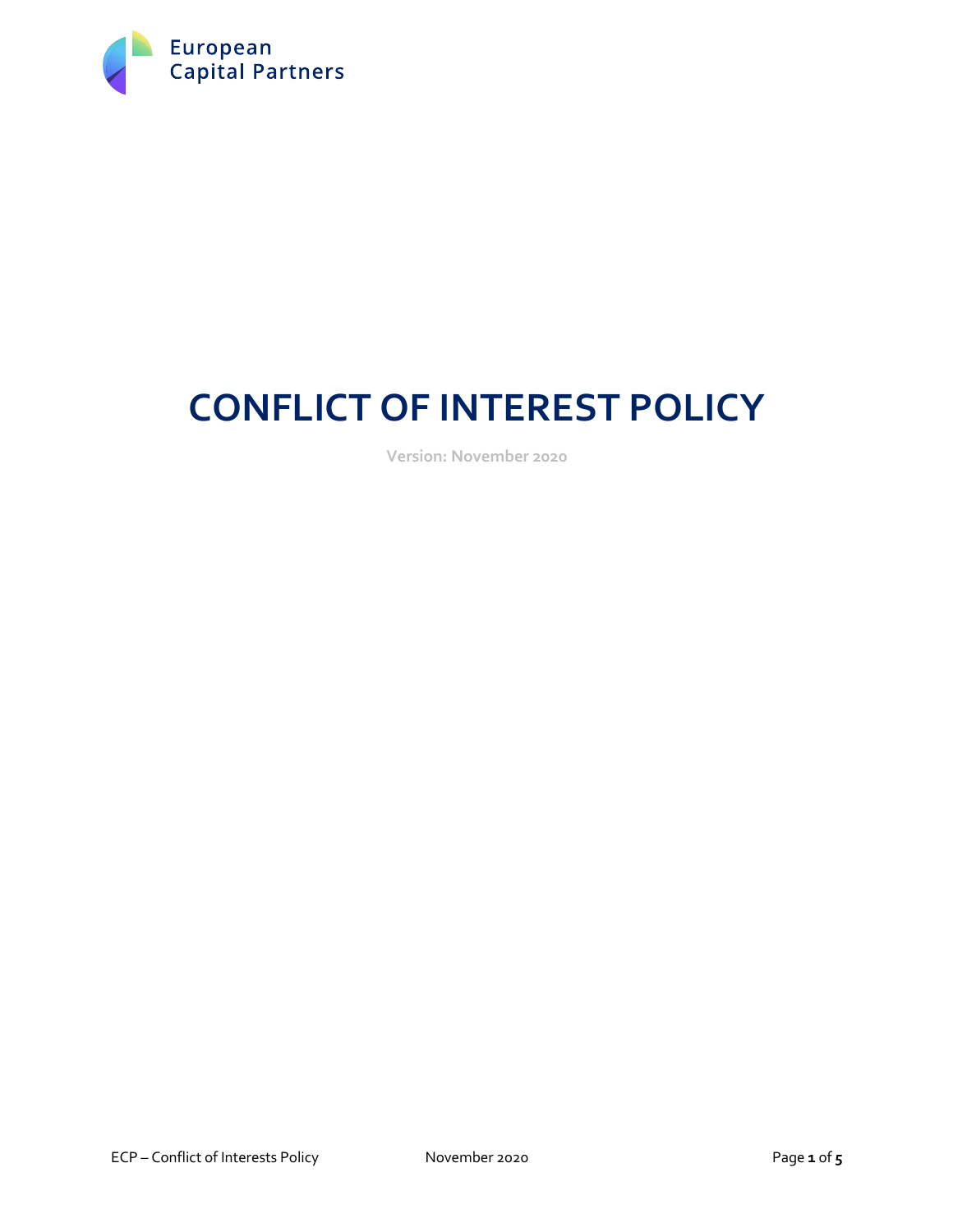

# **1. LEGAL BASIS**

Law of 12 July 2013 on alternative investment fund managers and in particular article 13 on the conflicts of interest.

The delegated Directive (April  $7<sup>th</sup>$ , 2016) Chap III and in particular Article 9 (2) and Article 10 (3)

The MiFID II directive (2014/65/EU) and in particular articles 9 (3), 16 (3), 23 (1, 2, 3) and 24  $(9, 10)$ 

### **2. DEFINITIONS**

**AIF** means any alternative investment fund and any of its compartment managed and, where applicable, marketed by the Company;

**Appointed Representative** means any director or employee of the Company which has been appointed to fulfil the mandate given by Shareholders in the conduct of the Company's operations;

**Board** means the board of directors of the Company;

**Client** means an existing or potential client of the Company for Individual Portfolio Management Services and/or Non-Core Services – only clients who are Professional Investors are serviced by the Company;

**Company** means European Capital Partners (Luxembourg) S.A.;

**Compliance Officer** means the person in charge of the Company's Compliance Function;

**Director** means any director of the Board;

**Delegated Regulation** means Delegated Regulation (EU) no 231/2013 of 19 December 2012 of the European Commission supplementing the AIFMD concerning exemptions, general operating conditions, depositaries, leverage, transparency and supervision;

**Investor** means any investor of an AIF including an investor who committed to becoming an investor in a relevant AIF, a shareholder, a unitholder or a partner of an AIF, as required by the context;

**Members of Staff** means any person involved in the Company, including the Directors, the members of Senior Management and the Management Team and any Employee;

**Shareholder** means the shareholder of the Company.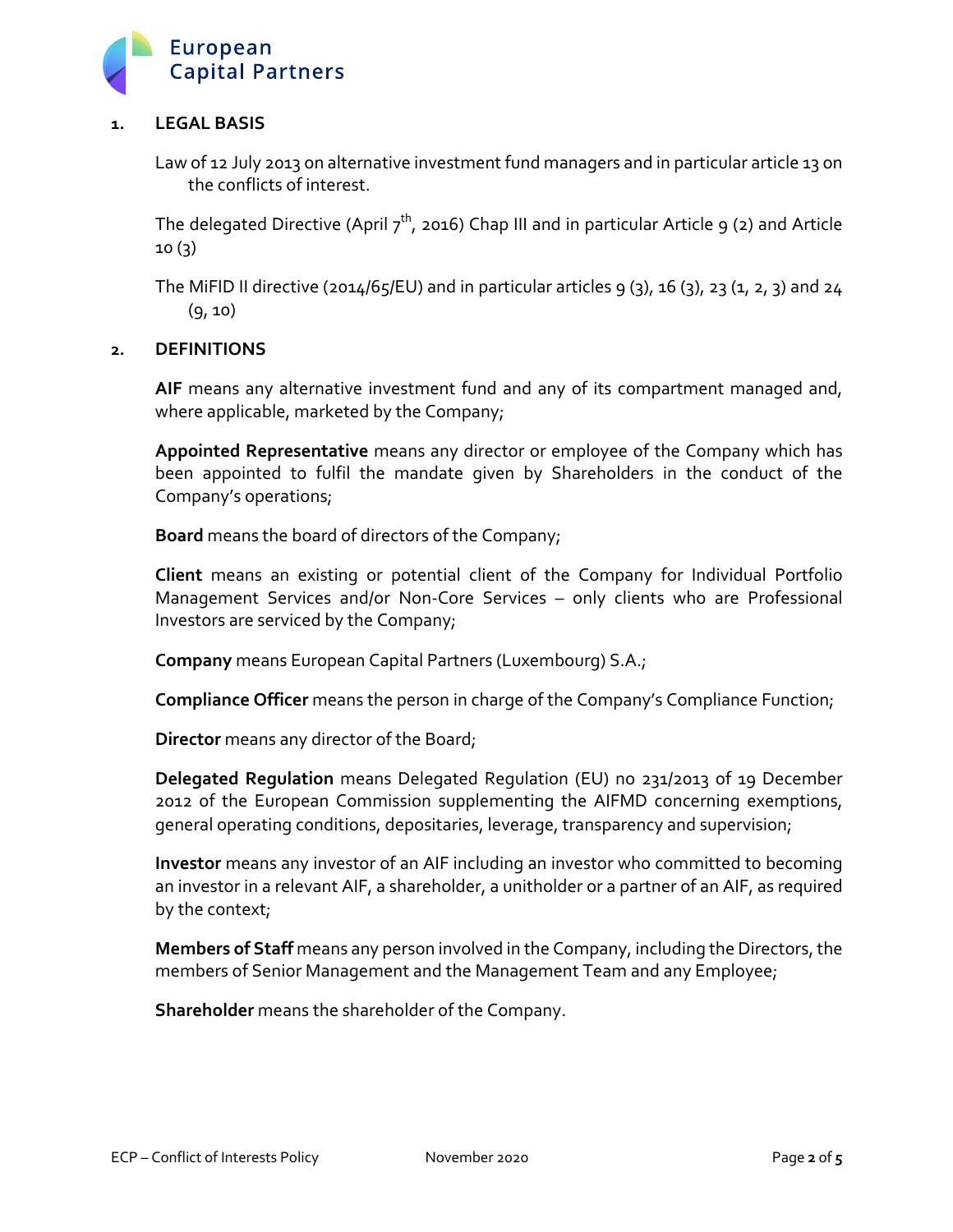

# **3. SCOPE**

The objective of this document is to explain how the Company will manage conflicts of interest i.e. prevention, identification, and resolution in an appropriate, transparent and timely manner. This policy aims at describing the type of interests that create or may create conflicts, and at raising awareness, fostering transparency and inviting to declare these conflicts.

Indeed, the identification of conflicts relies on a set of declarations, to be filled in by those involved in the activities of the Company and then disclosed as appropriate. The conflicted activities must be subject to a monitoring and controlling process.

The Company must take all reasonable steps to identify conflicts of interest that arise in the course of managing AIFs and servicing Clients between:

- The Company, including its Members of Staff or any person directly or indirectly linked to the Company by control, and the AIF managed by the Company (or the Investors in that AIF);
- The Company, including its Members of Staff or any person directly or indirectly linked to the Company by control, and a Client;
- The AIF (or its Investors) and another AIF (or its Investors) in that AIF;
- The AIF (or its Investors) and a Client; and
- A relevant Client and another Client.

Therefore, the Company must maintain and operate effective organisational and administrative arrangements with a view to take all reasonable steps designed to identify, prevent, manage and monitor conflicts of interest to prevent them from adversely affecting the interests of the AIFs (and their Investors) or the Clients.

As the Company must segregate, within its operating environment, tasks and responsibilities which may be regarded as incompatible with each other or which may potentially generate systematic conflicts of interest; the Company has to assess whether their operating conditions may involve any other material conflicts of interest and to disclose them to the AIFs, respectively the Clients.

This policy must serve as a supplement to the Compliance and Inducement policies into this Handbook of policies.

## **4. DEFINITION**

A conflict of interest is a situation which presents a conflict between any Appointed Representative own interests and the best interests of the Clients and/or Investors.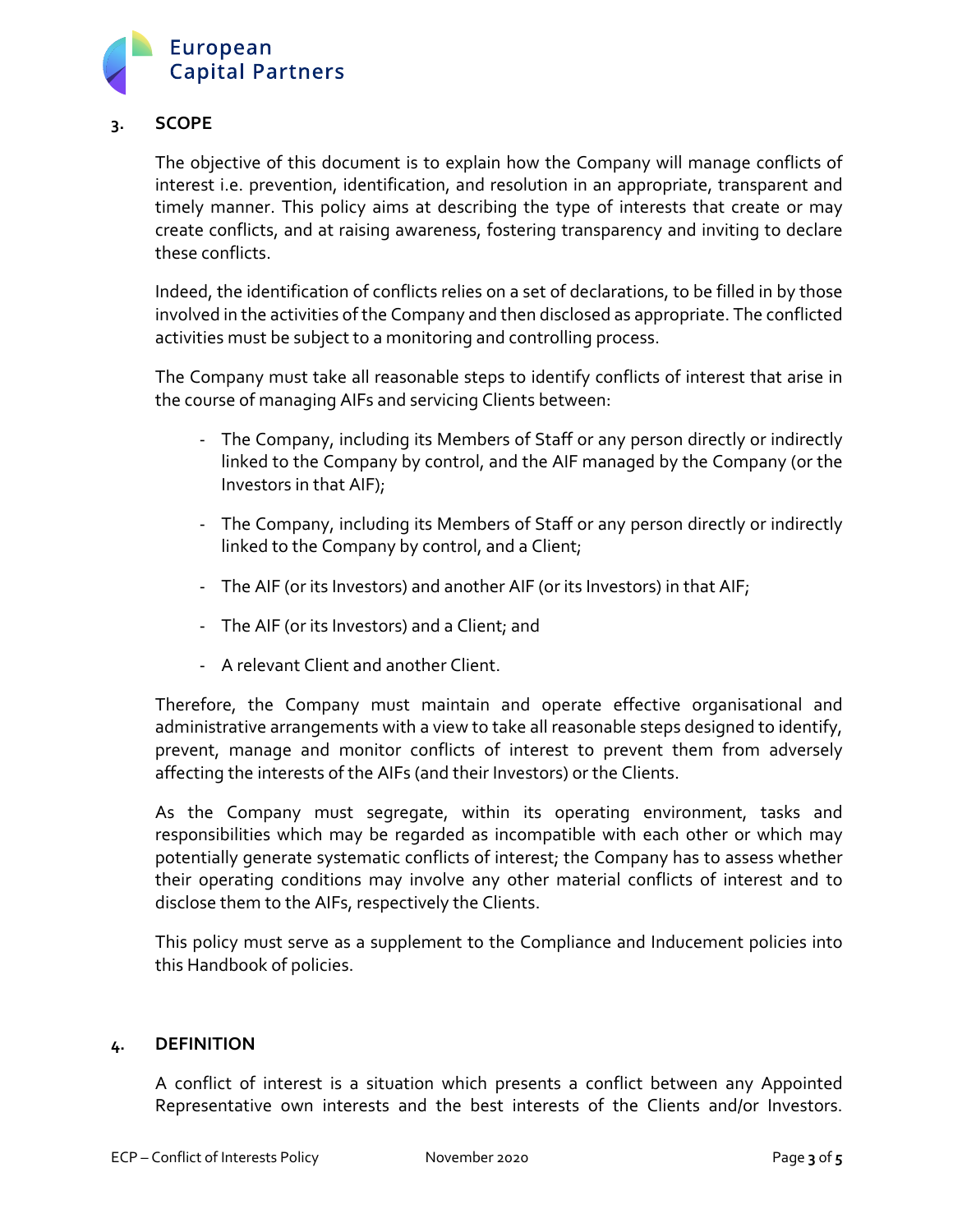

Contrary to his/her fiduciary obligations, his/her absolute duty to act for the benefit of Shareholders and his/her impartiality, objectivity or independence, Appointed Representatives may exploit the relationship as follows:

- He will or has receive(d) a direct financial benefit or avoid a loss;
- He will or has receive(d) an indirect financial interest;
- He, acting in his capacity of Director/member of a governing body of the Company, will have a conflicting duty between his fiduciary role as Appointed Representative and another professional mandate;
- He will or has receive(d) a lavish gift exceeding a value of  $€500$  likely to alter his judgement or objectivity in the conduct of his duties; and
- He will or has become an interested party who has a direct interest in the operations of the Company.

All transactions entered into on behalf of an AIF or a Client shall be entered into on an arm's length basis.

In particular, a conflict of interests shall arise where an AIF or a Client is presented with:

- An investment proposal involving an investment owned (in whole or part), directly or indirectly, by a member of Senior Management, an agent of the AIF respectively a Client or any of their respective affiliates (an **Interested Party**), or
- Any disposition of assets to any Interested Party.

## **5. MONITORING & CONTROLLING**

Monitoring and controlling serve the purpose of identifying potential and/or actual conflicts of interests and promoting transparent behaviour.

Each Appointed Representative is responsible for declaring its conflict of interests and report to the Compliance Officer.

The Compliance Officer shall analyse this conflict of interests and may authorise the conflicted activity if such activity can be conducted in an independent, objective and impartial manner, or indicate preventive measures to prevent such a conflict and, when necessary, escalate the conflict to the Board.

In case the conflict cannot be prevented, the Compliance Officer will indicate preventive measures and actions to prevent and/or resolve to the conflict and, when necessary, escalate the conflict to the Board.

The Board will then discuss and resolve upon the course of actions to resolve and prevent such conflict.